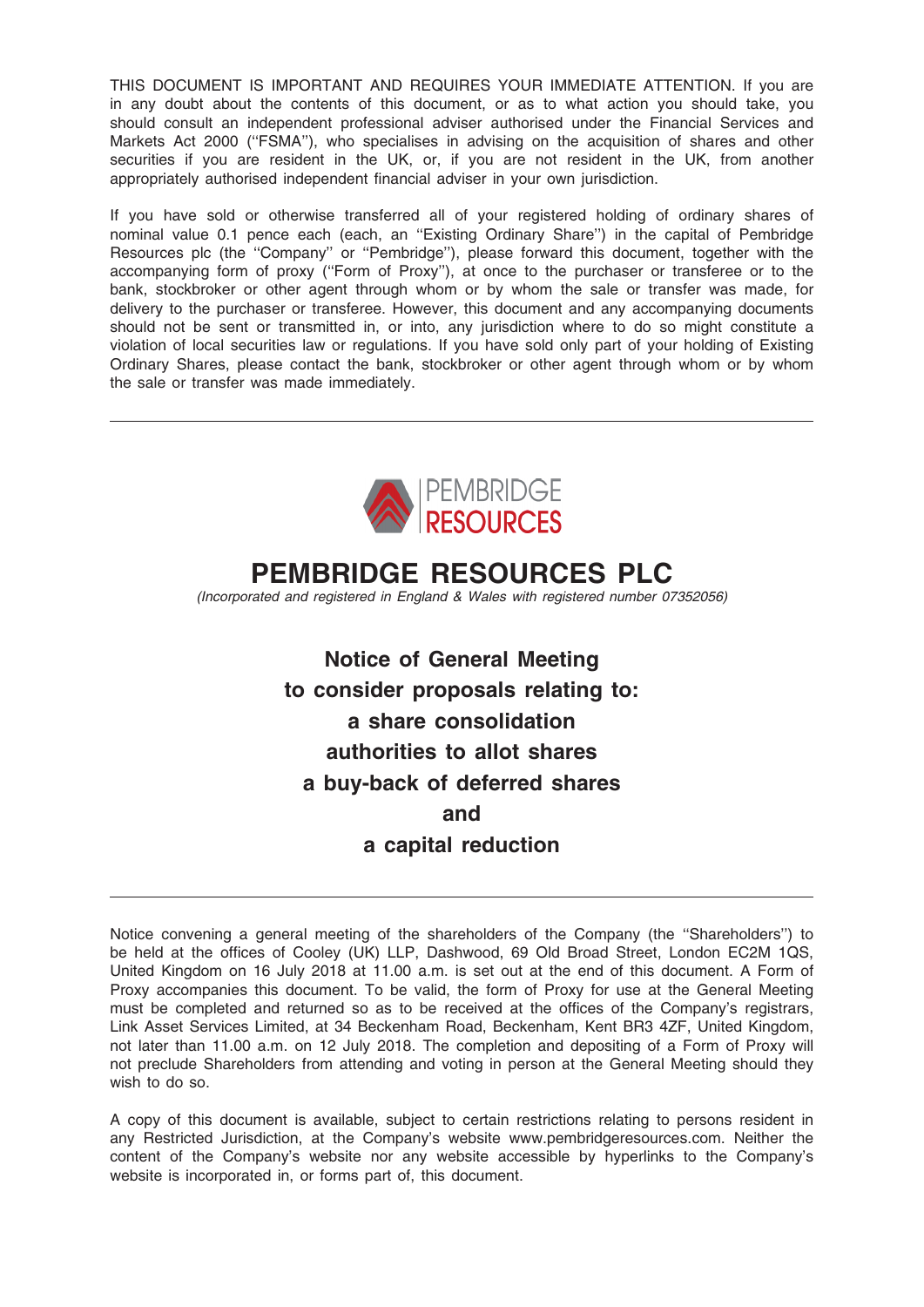### EXPECTED TIMETABLE OF EVENTS

| Publication of this document                                                                          | 22 June 2018               |
|-------------------------------------------------------------------------------------------------------|----------------------------|
| Latest time and date for receipt of CREST voting intentions                                           | 11.00 a.m. on 12 July 2018 |
| Latest time and date for receipt of Forms of Proxy for the General Meeting                            | 11.00 a.m. on 12 July 2018 |
| Register for Existing Ordinary Shares closed and Existing Ordinary<br>Shares disabled in CREST        | 6.00 p.m. on 16 July 2018  |
| Record time for Share Consolidation                                                                   | 6.00 p.m. on 16 July 2018  |
| Time and date for the General Meeting                                                                 | 11.00 a.m. on 16 July 2018 |
| CREST accounts expected to be credited with New Ordinary Shares                                       | 17 July 2018               |
| Expected date for definitive share certificates in respect of New Ordinary<br>Shares to be despatched | 31 July 2018               |

References to time are to London time unless otherwise stated. Each of the dates in the above timetable is subject to change without further notice.

The dealing codes for the New Ordinary Shares will be:

| <b>TIDM</b>  | <b>PERE</b>          |
|--------------|----------------------|
| <b>ISIN</b>  | GB00BG107324         |
| <b>SEDOL</b> | BG107324             |
| I EI         | 213800TBL26T6G088M13 |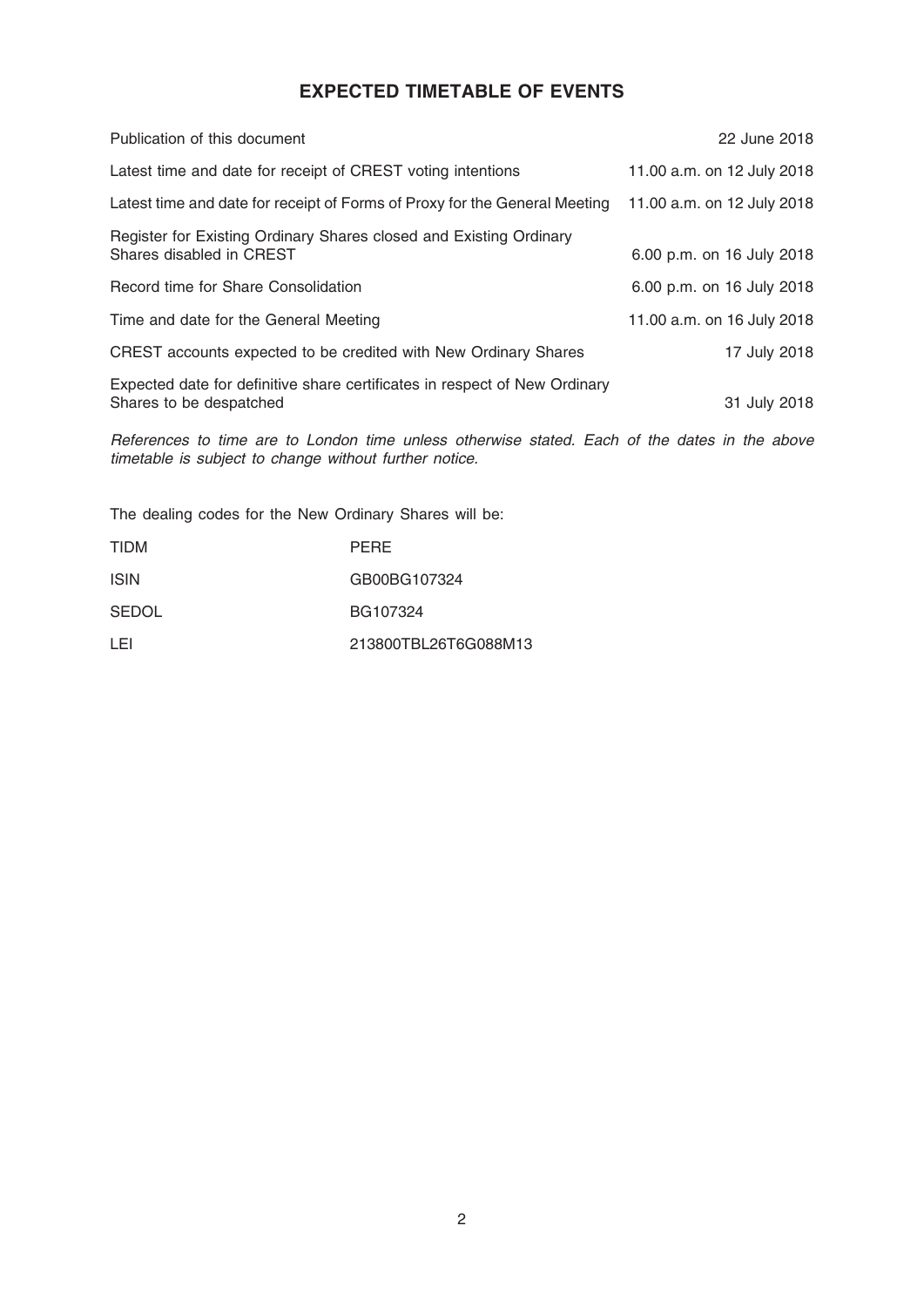### LETTER FROM THE CHAIRMAN

## PEMBRIDGE RESOURCES PLC

(Incorporated and registered in England & Wales with registered number 07352056)

Directors:

Francis McAllister, Non-Executive Chairman David Linsley, Chief Executive Officer and Executive Director Gati Al-Jebouri, Non-Executive Director Guy Roger Le Bel, Non-Executive Director

Registered Office: Suite A, 6 Honduras Street London EC1Y 0TH United Kingdom

22 June 2018

Dear Shareholder

### Notice of General Meeting to consider proposals relating to a share consolidation authorities to allot shares a buy-back of deferred shares and a capital reduction

### 1. Introduction

The Company announced on 15 February 2018 it had signed the Minto Acquisition Agreement with Capstone to acquire 100 per cent. of Minto. This resulted in the suspension of the Company's Existing Ordinary Shares from trading on the basis that the Minto Acquisition would constitute a reverse takeover for the purposes of the Listing Rules.

The consideration for the proposed Minto Acquisition comprises US\$37.5 million in cash and the issue of Consideration Shares credited as fully paid equal to 9.9 per cent. of the Enlarged Issued Share Capital. The Minto Acquisition is also subject to a working capital adjustment, but which remains subject to finalisation on completion of the Minto Acquisition.

On 21 June 2018, the Company announced that it was commencing a fundraising process to raise the necessary equity share capital to complete the Minto Acquisition by way of a proposed placing to raise approximately US\$40,000,000 by the issue of Placing Shares pursuant to the Placing.

The Company is currently preparing a prospectus relating to the Enlarged Group which will form the basis for the applications for Admission to listing of the Enlarged Issued Share Capital of the Company to the Official List (by way of a Standard Listing pursuant to Chapter 14 of the Listing Rules) and to trading on the Main Market of the London Stock Exchange.

However, in order to expedite the timeframe to Admission, and to potentially remove the requirement to publish the prospectus and simultaneously convene a general meeting to request the necessary authorities to issue shares in the proposed Placing, the Company is taking this opportunity to convene the General Meeting in order to take those authorities in advance of publication of the prospectus.

By proceeding in this way, the Company anticipates that it will be possible for Admission to occur in late July 2018 as opposed to mid-to-late August 2018. The Company does not need the approval of Shareholders to complete the Minto Acquisition, but the Company does require Shareholder approval to issue shares to raise the necessary equity finance by way of the proposed Placing.

The Company is also taking this opportunity to conduct a share consolidation on the basis of every 10 Existing Ordinary Shares of nominal value 0.1 pence each into 1 New Ordinary Share of nominal value 1 pence each (the ''Share Consolidation''). The Directors are of the view that the Company is not well served by having a low single digit share price as this potentially can lead to a significant buy/sell pricing spread on the Company's shares which is inconvenient for Shareholders and acts as a bar to liquidity.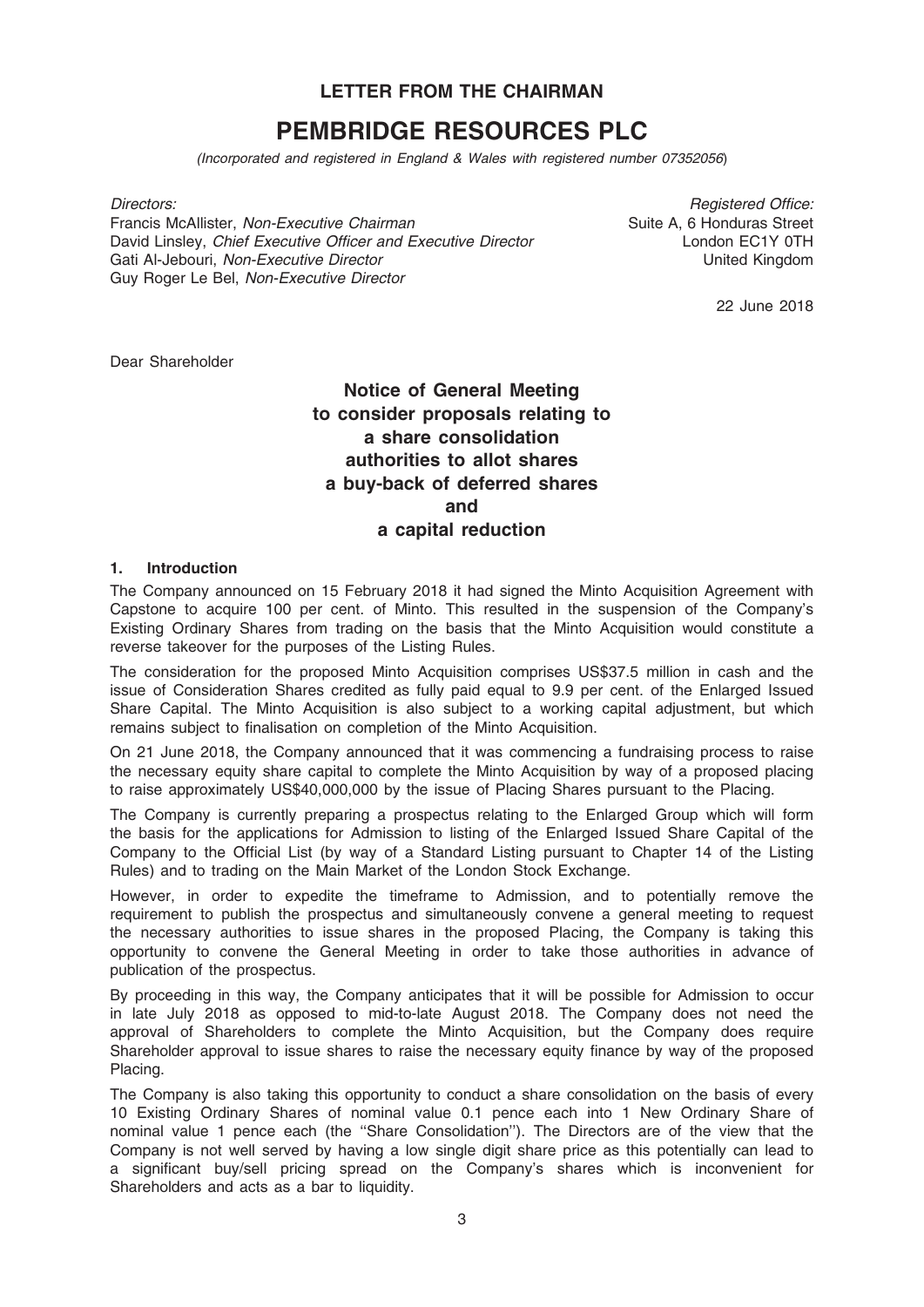The Company is also taking this opportunity to conduct some house-keeping measures in respect of its historic deferred shares and to rationalise its capital and reserves by way of a capital reduction (as explained below).

### 2. General Meeting

A notice convening the General Meeting, which is to be held at the offices of Cooley (UK) LLP, Dashwood, 69 Old Broad Street, London EC2M 1QS, United Kingdom at 11.00 a.m. on 16 July 2018, is set out at the end of this document. At the General Meeting, the following Resolutions will be proposed:

(a) Resolution 1 is an ordinary resolution to approve the Share Consolidation of every 10 Existing Ordinary Shares of nominal value 0.1 pence each into 1 New Ordinary Share of nominal value 1 pence each;

As a result of the Share Consolidation, each Shareholder's percentage interest in the total issued share capital immediately before and after the implementation of the Share Consolidation will (save in respect of fractional entitlements) remain unchanged. A Shareholder's holding of Existing Ordinary Shares when divided by 10 may give rise to an entitlement to a fraction of a New Ordinary Share. Fractional entitlements arising from the Share Consolidation will be aggregated and sold in the market. The proceeds due to any individual Shareholder from the sale of any fractional entitlement will be less than £1.00, the proceeds will accordingly be donated to charities or good causes chosen by the Board which operate in the Yukon, the Company's future centre of commercial operations. The value of any one Shareholder's fractional entitlement will not exceed the value of one New Ordinary Share.

Following the Share Consolidation, and assuming no further Existing Ordinary Shares are issued between 21 June 2018 (being the last practicable date prior to publication of this document) and the date on which the Share Consolidation becomes effective, the Company's total Existing Issued Share Capital will comprise 22,384,925 New Ordinary Shares (excluding any fraction of an Existing Ordinary Share), prior to the issue of the Placing Shares and the Consideration Shares. The shares comprising the Enlarged Issued Share Capital, when issued, will rank pari passu in all respects with all New Ordinary Shares in issue on Admission, including the right to receive dividends and other distributions declared following Admission.

- (b) Resolution 2, which is conditional on the passing of Resolution 1 is an ordinary resolution to authorise the Directors to allot relevant securities up to an aggregate nominal amount of £1,400,000, being equal to 140,000,000 New Ordinary Shares (i.e. the aggregate maximum number of Placing Shares required to be issued pursuant to the Placing and Consideration Shares required to be issued pursuant to the Minto Acquisition and a degree of headroom should, for any reason, the Placing be extended beyond the anticipated US\$40,000,000);
- (c) Resolution 3, which is conditional on the passing of Resolution 2, is a special resolution to authorise the Directors to issue and allot equity securities up to an aggregate nominal value of £1,400,000, being approximately equal to 140,000,000 New Ordinary Shares, pursuant to the Placing and the Minto Acquisition on a non-pre-emptive basis;
- (d) Resolution 4, which is conditional upon the Placing and the Minto Acquisition completing in accordance with their terms, is an ordinary resolution to authorise the Directors to allot relevant securities up to an aggregate nominal amount of £1,069,000, being equal to approximately two thirds of the anticipated Enlarged Issued Share Capital;
- (e) Resolution 5, which is conditional upon the Placing and the Minto Acquisition completing in accordance with their terms, is a special resolution to authorise the Directors to issue and allot equity securities on a non-pre-emptive basis up to an aggregate nominal value of £324,000, being equal to approximately 20 per cent. of the anticipated Enlarged Issued Share Capital;

To the extent the number of Placing Shares to be issued in the Placing is less than anticipated, the Enlarged Issued Share Capital following Admission will be reduced, such that the authorities requested pursuant to resolutions 4 and 5 will be in excess of two thirds and 20 per cent. of the Enlarged Issued Share Capital, respectively. Accordingly, and for the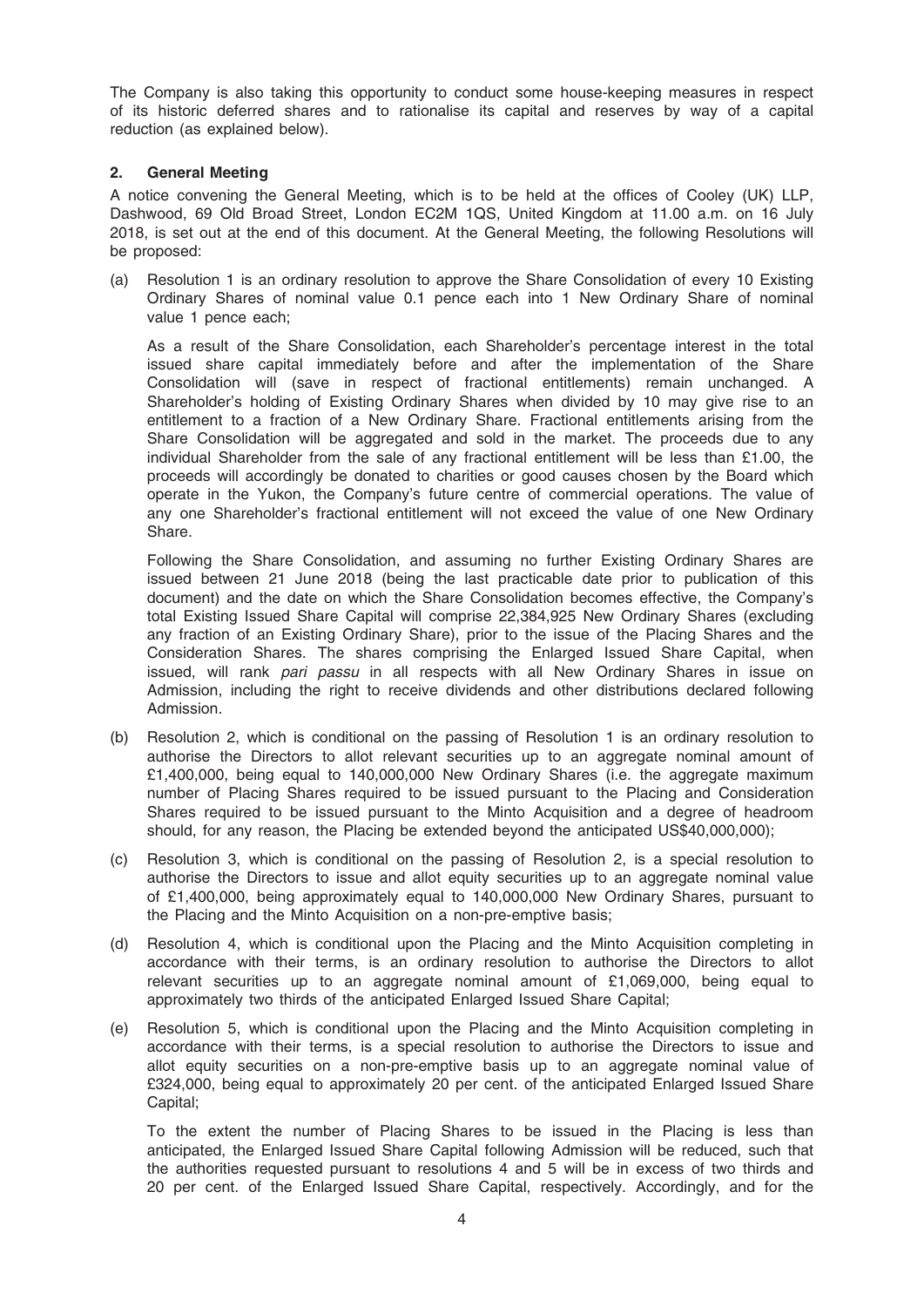avoidance of doubt, the Directors hereby confirm that the Company will not issue shares in excess of the stated thresholds of two thirds of the Enlarged Share Capital in respect of resolution 4, and 20 per cent. of the Enlarged Share Capital in respect of resolution 5.

(f) Resolution 6 is an ordinary resolution to buy-back the existing Deferred Shares;

The Deferred Shares were created due to the earlier losses of capital which had arisen on the Company's activities prior to it becoming an investment company. The Board can see no reason for the Deferred Shares to remain on the balance sheet and recommends that the Deferred Shares be purchased by the Company and cancelled (the ''Buy-Back''). The Deferred Shares have no economic value, and do not carry any voting rights.

Under the provisions of the Companies Act, a public limited company may not fund the purchase of its shares except out of its distributable reserves or the proceeds of a fresh issue of shares made solely for the purpose of such buy-back. The Company has no distributable reserves with which to fund the Buy-Back and therefore it is proposed that the Buy-Back is funded out of the proceeds of a new issue of one New Ordinary Share at a price of £10.00.

The Buy-Back is conditional upon Shareholder approval. At the General Meeting, Shareholders will be asked to approve, if thought fit, the Buy-Back pursuant to Resolution 6.

Under the provisions of the Articles, the Company has the power to buy-back all the existing Deferred Shares for £1 in aggregate. In addition, the Company has the power to appoint anyone to sign the Buy-Back Agreement on behalf of all the holders of the existing Deferred Shares and the Company proposes that any one of its Directors be authorised to carry out this function.

(g) Resolution 7, which is conditional upon the Placing and the Minto Acquisition completing in accordance with their terms, is a special resolution to approve a capital reduction;

The Board believes it is an appropriate time to carry out a rationalisation of certain capital and reserves accounts standing to the Company's balance sheet. Accordingly, approval is being sought to carry out a reduction of the Company's capital by way of the cancellation of the whole of the amount standing to the credit of the Company's share premium account and the capital redemption reserve (which will arise on the cancellation of the Deferred Shares, effected pursuant to Resolution 6) which will eliminate a substantial proportion of the current deficit position and, will thus create distributable reserves. This will allow the Company to be able to declare dividends in the future (subject to available cash) subject to the Directors' decision to do so.

As at 31 December 2017, there was US\$2.902m standing to the credit of the Company's share premium account and a capital redemption reserve on cancellation of the Deferred Shares of US\$972,300 will arise on the cancellation of the Deferred Shares. Both reserves are proposed to be cancelled in full (including any increase since 31 December 2017). As at 31 December 2017, the retained earnings of the Company were negative to the extent of US\$2.203m. The effect of the capital reduction will be to extinguish a substantial amount of this negative amount and create a *pro forma* positive retained earnings position.

In addition to the approval by the Shareholders of Resolution 7, the capital reduction requires the approval of the High Court. Accordingly, following approval of the capital reduction by Shareholders, an application will be made to the High Court in order to confirm and approve the capital reduction.

In seeking the High Court's approval of the capital reduction, the High Court may require protection for the creditors (including contingent creditors) of the Company whose debts remain outstanding on the relevant date, except in the case of creditors which have consented to the capital reduction. Any such creditor protection may include seeking the consent of the Company's creditors to the capital reduction, the provision by the Company to the High Court of an undertaking to deposit a sum of money into a blocked account created for the purpose of discharging the non-consenting creditors of the Company or the giving of alternative undertakings to protect creditors. The Company currently owes minimal sums to its creditors, consisting of general trade creditors. Where appropriate the Company may seek consent or acquiescence from certain creditors and will seek to give appropriate undertakings to the High Court to protect all other remaining creditors.

It is anticipated that the capital reduction will become effective in the third quarter of 2018, following the necessary registration of the Court Order at Companies House.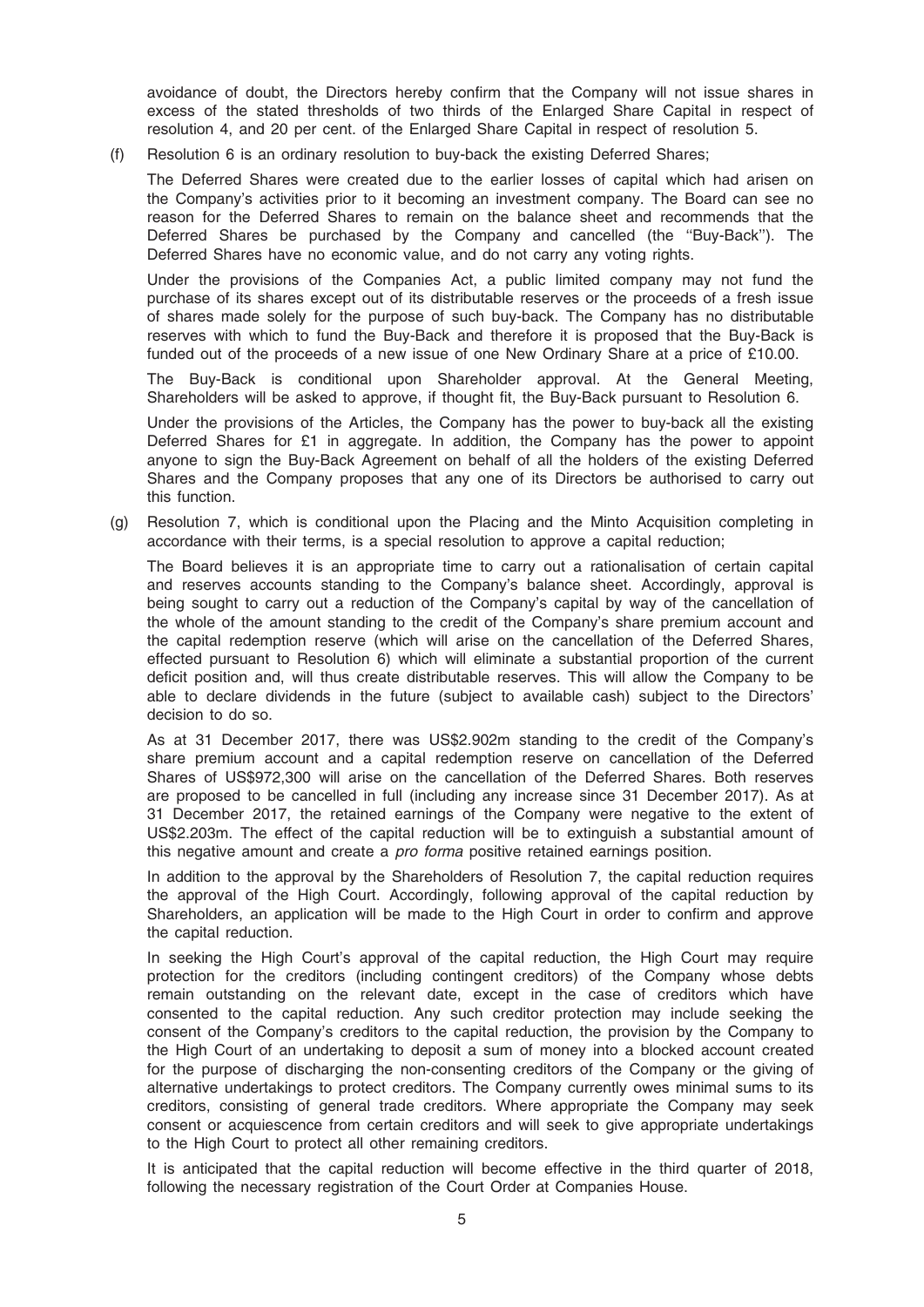The capital reduction itself will not involve any distribution or repayment of capital or share premium by the Company and will not reduce the underlying net assets of the Company. The Company has no current intention of distributing the reserves created by the capital reduction.

The Board reserves the right to abandon or to discontinue (in whole or in part) any application to the High Court in the event that the Board considers that the terms on which the capital reduction would be (or would be likely to be) confirmed by the High Court would not be in the best interests of the Company and/or the Shareholders as a whole. The Directors have undertaken a review of the Company's liabilities (including contingent liabilities) and are not aware of any issue that might prevent the Company from being able to satisfy the High Court that, as at the date (if any) on which the court order relating to the capital reduction and the statement of capital in respect of the capital reduction have both been registered by the Registrar of Companies at Companies House and the capital reduction therefore becomes effective, the Company's creditors will either consent to the capital reduction or be sufficiently protected.

Following the implementation of the capital reduction, there will be no change in the number of New Ordinary Shares in issue. No new share certificates will be issued as a result of the capital reduction.

The capital reduction will not affect any outstanding options and awards over the Company's shares granted under option schemes or share plans.

#### 3. Action to be taken

A Form of Proxy is enclosed for use by Shareholders at the General Meeting. Whether or not Shareholders intend to be present at the General Meeting, they are asked to complete, sign and return the Form of Proxy by post or by hand to the Company's Registrars, Link Asset Services Limited, The Registry, 34 Beckenham Road, Beckenham BR3 4TU, United Kingdom, as soon as possible but in any event so as to arrive no later than 11.00 a.m. on 12 July 2018. The completion and return of a Form of Proxy will not preclude a Shareholder from attending the General Meeting and voting in person should they wish to do so.

### 4. Recommendation

The Directors are of the opinion that the Resolutions are in the best interests of the Company and its Shareholders as a whole. Accordingly, the Directors unanimously recommend that Shareholders vote in favour of each of these Resolutions, as the Directors intend to do in respect of their own beneficial shareholdings, which amount in aggregate to 20,781,250 Existing Ordinary Shares, representing approximately 9.78 per cent. of the Existing Issued Share Capital.

If the Resolutions are not passed the Share Consolidation, the Placing and the Minto Acquisition will not proceed and Admission will not take place. The Company's suspension will be lifted with the Existing Ordinary Shares being capable of being traded, however liquidity may be extremely limited in such circumstances. In such circumstances, absent an viable alternative proposal it is almost certain that the Directors will need to put immediate plans to Shareholders to liquidate the Company and return remaining cash resources (which may be limited) to Shareholders.

Yours faithfully,

Frank McAllister Non-Executive Chairman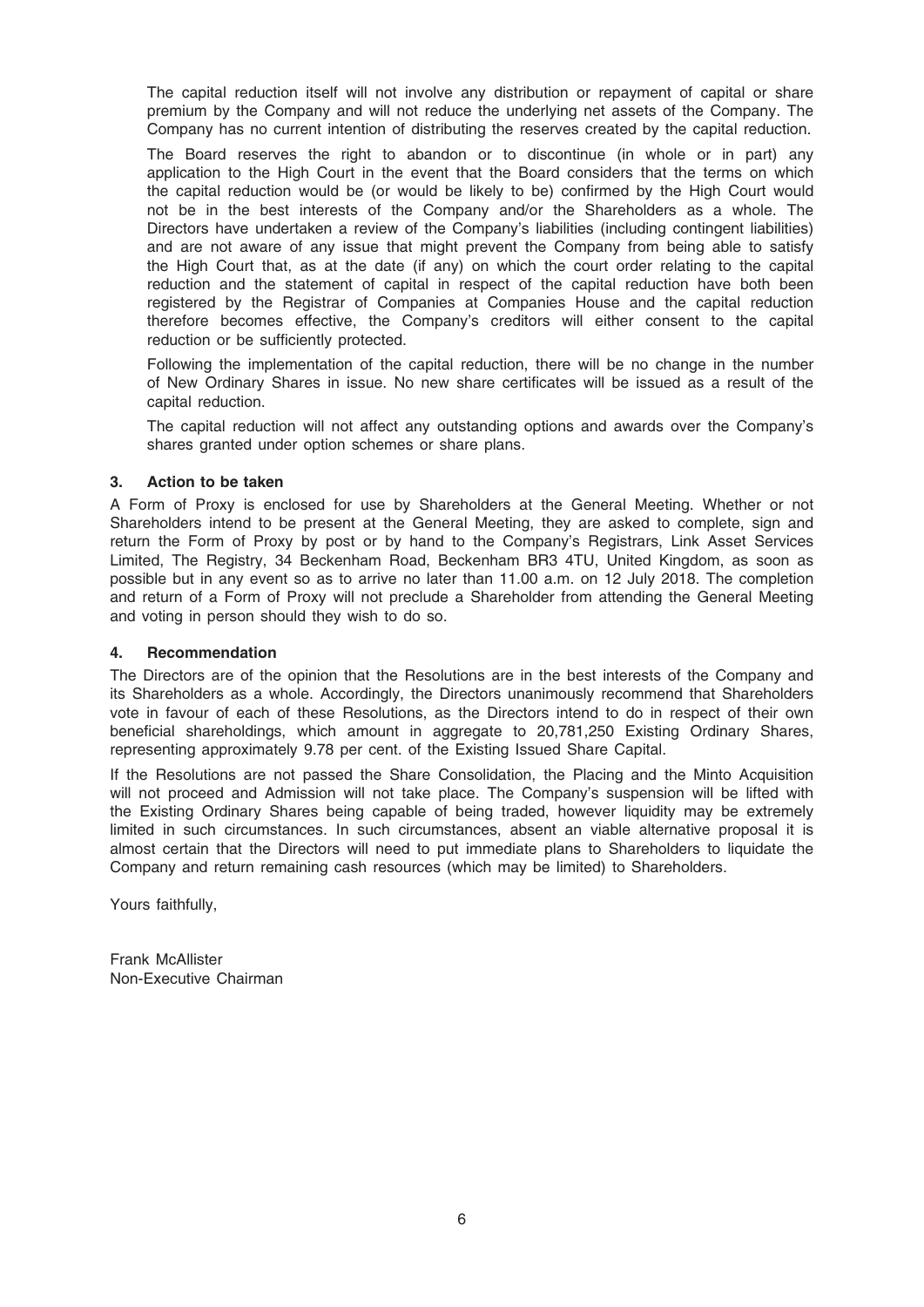### **DEFINITIONS**

The following definitions apply throughout this Document, unless the context requires otherwise:

| "Admission"                        | the admission of the Enlarged Ordinary Share Capital to Standard<br>Listing and to trading on the Main Market of the London Stock<br>Exchange.                                                                                                     |
|------------------------------------|----------------------------------------------------------------------------------------------------------------------------------------------------------------------------------------------------------------------------------------------------|
| "Articles"                         | the articles of association of the Company in force from time to<br>time.                                                                                                                                                                          |
| "Board"                            | the board of Directors from time to time.                                                                                                                                                                                                          |
| "Business Day"                     | a day other than a Saturday, Sunday or public holiday in England.                                                                                                                                                                                  |
| "Buy-Back"                         | the Company's plan to buy-back and cancel the Deferred Shares.                                                                                                                                                                                     |
| "Buy-Back Agreement"               | the buy-back agreement between the Company and Cooley<br>Services Limited (as holder of the Deferred Shares) pursuant to<br>which the Company will buy-back all of the Deferred Shares for<br>the aggregate sum of £1.00 pursuant to the Buy-Back. |
| "Capstone"                         | Capstone Mining Corp.                                                                                                                                                                                                                              |
| "Consideration Shares"             | New Ordinary Shares to be issued to Capstone pursuant to the<br>Minto Acquisition representing 9.9% of the Enlarged Issued<br>Share Capital.                                                                                                       |
| "Companies Act"                    | the Companies Act 2006.                                                                                                                                                                                                                            |
| "Company" or "Pembridge"           | Pembridge Resources plc and its subsidiaries and subsidiary<br>undertakings from time to time.                                                                                                                                                     |
| "CREST"                            | the paperless settlement system operated by Euroclear enabling<br>securities to be evidenced otherwise than by certificates and<br>transferred otherwise than by written instruments.                                                              |
| "CREST Regulations"                | the Uncertificated Securities Regulations 2001 (SI 2001 No.<br>$3755$ ).                                                                                                                                                                           |
|                                    |                                                                                                                                                                                                                                                    |
| "Deferred Shares"                  | means the deferred shares of nominal value 0.9 pence each in<br>the capital of the Company.                                                                                                                                                        |
| "Directors"                        | the directors of the Company, from time to time.                                                                                                                                                                                                   |
| "Enlarged Group"                   | the Group following the completion of the Minto Acquisition and<br>Admission.                                                                                                                                                                      |
| "Enlarged Issued Share<br>Capital" | the Existing Ordinary Shares following the Share Consolidation,<br>the Consideration Shares and the Placing Shares.                                                                                                                                |
| "Existing Issued Share Capital"    | the Existing Ordinary Shares in issue as at the date of this<br>document.                                                                                                                                                                          |
| "Existing Ordinary Shares"         | 223,849,257 ordinary shares of nominal value 0.1 pence each in<br>the capital of the Company in issue as at the date of this<br>document.                                                                                                          |
| "FCA"                              | the United Kingdom Financial Conduct Authority.                                                                                                                                                                                                    |
| <b>"FSMA"</b>                      | the Financial Services and Markets Act 2000.                                                                                                                                                                                                       |
| "General Meeting"                  | the general meeting to be held at the offices of Cooley (UK) LLP,<br>Dashwood, 69 Old Broad Street, London EC2M 1QS, United<br>Kingdom on 16 July 2018 at 11:00 a.m. in which the Resolutions<br>are to be proposed.                               |
| "Group"                            | the Company and its subsidiaries, from time to time.                                                                                                                                                                                               |
| "ISIN"                             | International Securities Identification Number.                                                                                                                                                                                                    |
| "LEI"                              | legal entity identifier.                                                                                                                                                                                                                           |
| "Listing Rules"                    | the listing rules of the FCA made in accordance with section 73A<br>of FSMA.                                                                                                                                                                       |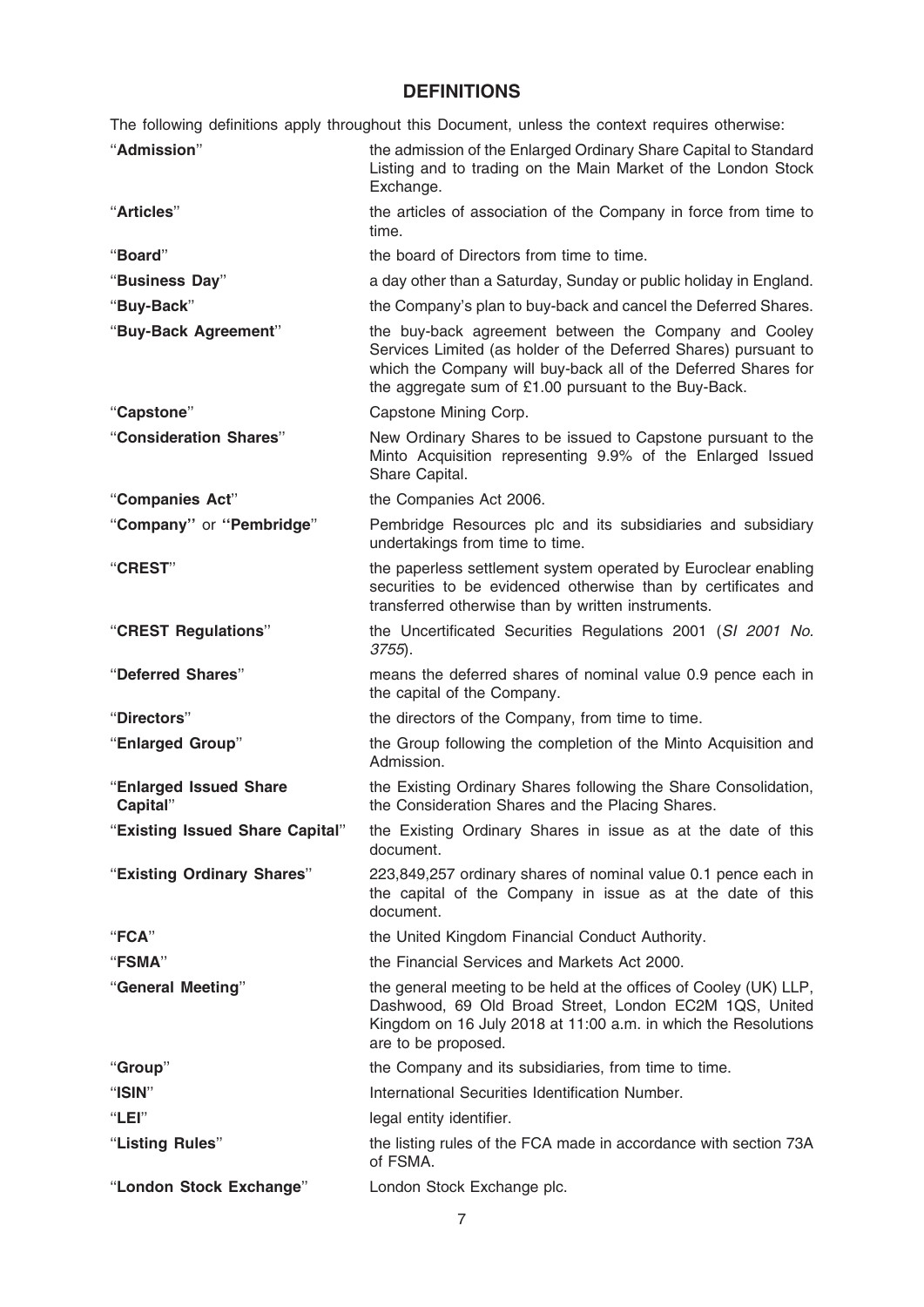| "Main Market"                 | the main market for listed securities for the London Stock<br>Exchange.                                                                           |
|-------------------------------|---------------------------------------------------------------------------------------------------------------------------------------------------|
| "Minto"                       | Minto Explorations Limited.                                                                                                                       |
| "Minto Acquisition"           | the acquisition of Minto by the Company's wholly owned<br>subsidiary Minotaur Acquisition Limited pursuant to the Minto<br>Acquisition Agreement. |
| "Minto Acquisition Agreement" | the conditional agreement between the Company and Capstone<br>dated 14 February 2018 for the sale and purchase of Minto.                          |
| "New Ordinary Shares"         | ordinary shares of 1 pence each in the issued share capital of the<br>Company.                                                                    |
| "Notice"                      | the notice of the General Meeting set out at the end of this<br>document.                                                                         |
| "Official List"               | the Official List of the FCA.                                                                                                                     |
| "Placing"                     | the conditional placing by the Company's appointed bookrunners<br>of the Placing Shares with investors.                                           |
| "Placing Shares"              | New Ordinary Shares to be allotted and issued in connection with<br>the Placing.                                                                  |
| "Registrar"                   | Link Asset Services Limited or any other registrar appointed by<br>the Company from time to time.                                                 |
| "Resolutions"                 | the resolutions to be proposed at the General Meeting, details of<br>which are set out in the Notice.                                             |
| "SEDOL"                       | Stock Exchange Daily Official List.                                                                                                               |
| "Shareholder"                 | a person who is a registered as holder of the Existing Ordinary<br>Shares or the New Ordinary Shares (as the case may be) from<br>time to time.   |
| "Standard Listing"            | a listing on the standard segment of the Official List under<br>Chapter 14 of the Listing Rules.                                                  |
| "TIDM"                        | Tradeable Instrument Display Mnemonic.                                                                                                            |
| "United Kingdom" or "UK"      | the United Kingdom of Great Britain and Northern Ireland.                                                                                         |

References to a ''company'' in this document shall be construed so as to include any company, corporation or other body corporate, wherever and however incorporated or established. All references to legislation in this document are to the legislation of England and Wales unless the contrary is indicated. Any reference to any provision of any legislation shall include any amendment, modification, re-enactment or extension thereof. Words importing the singular shall include the plural and vice versa, and words importing the masculine gender shall include the feminine or neutral gender. For the purpose of this document, ''subsidiary'' and ''subsidiary undertaking'' have the meanings given by the Companies Act.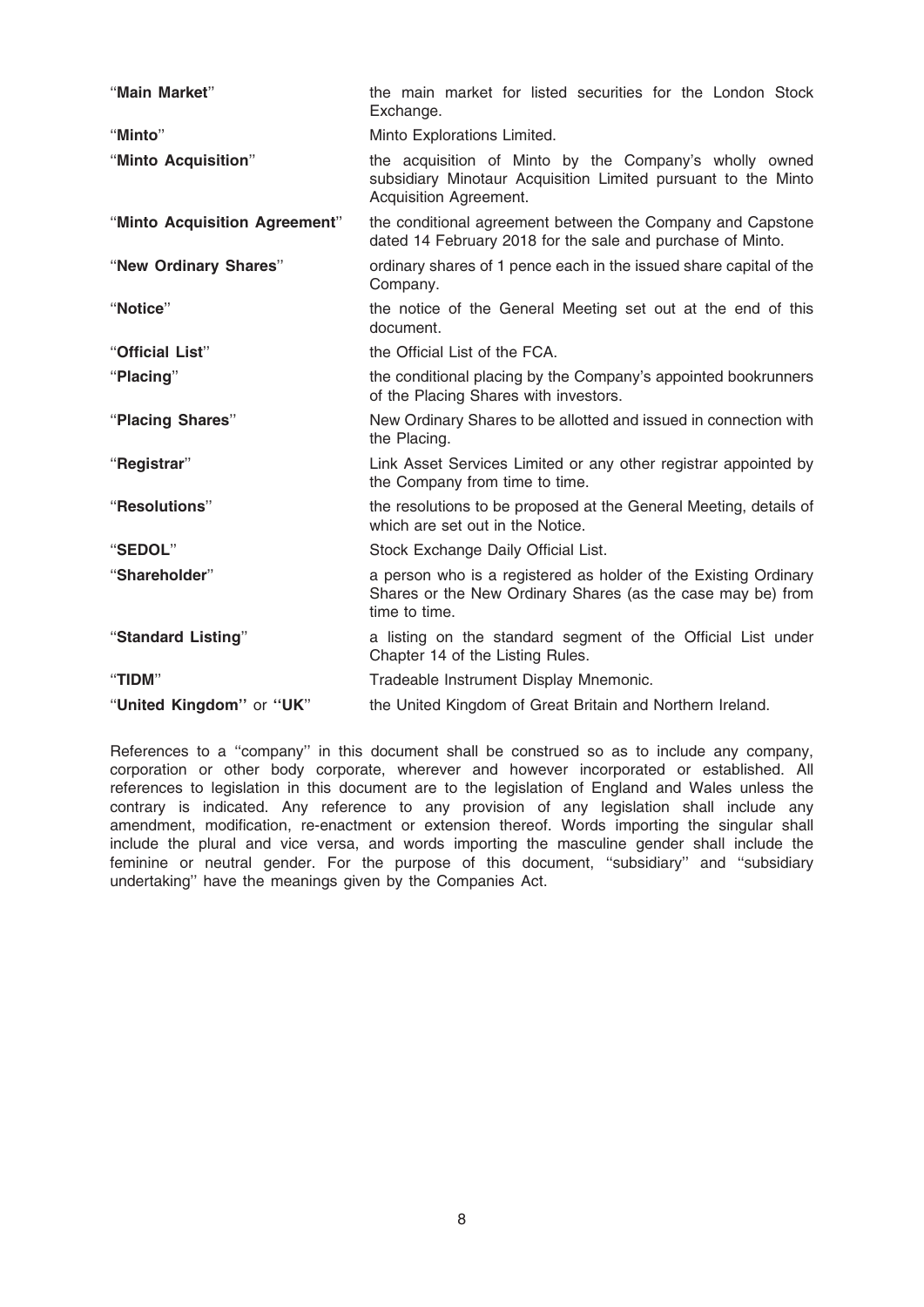### NOTICE OF GENERAL MEETING



## PEMBRIDGE RESOURCES PLC

(Incorporated and registered in England & Wales with registered number 07352056)

### NOTICE OF GENERAL MEETING

NOTICE IS HEREBY GIVEN that a General Meeting of Pembridge Resources plc (the ''Company'') will be held at the offices of Cooley (UK) LLP, Dashwood, 69 Old Broad Street, London EC2M 1QS, United Kingdom at 11.00 a.m. on 16 July 2018 for the purposes of considering and, if thought fit, passing the following resolutions which will put to the meeting of which resolutions 1, 2, 4 and 6 will be proposed as ordinary resolutions and resolutions 3, 5 and 7 will be proposed as special resolutions. Defined terms used but not defined herein shall have the meaning given to them in the Company's circular dated 22 June 2018, of which this notice of general meeting forms a part and which is available for inspection on the Company's website and its registered office.

### ORDINARY RESOLUTIONS

- 1 That every 10 ordinary shares of nominal value 0.1 pence each be and are hereby consolidated into one new ordinary share of nominal value 1 pence each and the directors of the Company (the ''Directors'') be authorised to deal with any fractional entitlements arising as they see fit.
- 2 That subject to and conditional upon the passing of resolution 1, the Directors be generally and unconditionally authorised pursuant to section 551 of the Companies Act 2006 (the ''Companies Act'') to exercise all the powers of the Company to allot shares in the Company and grant rights to subscribe for or convert any security into such shares (all of which transactions are referred to hereafter as an allotment of ''relevant securities'') up to an aggregate amount of £1,400,000 in connection with the Minto Acquisition and the Placing. The authority conferred by this resolution shall expire three months after the date of the General Meeting, save that the Company may before such expiry, revocation or variation make an offer or agreement which would or might require relevant securities to be allotted after such expiry, revocation or variation and the Directors may allot relevant securities in pursuance of such offer or agreement as if the authority hereby conferred had not expired or been revoked or varied.

#### SPECIAL RESOLUTION

- 3 That, subject to and conditionally upon the passing of resolution 2, the Directors are empowered pursuant to section 570 of the Companies Act to allot equity securities (as defined by section 560 of the Companies Act) for cash pursuant to the authority conferred by resolution 2 up to an aggregate amount of £1,400,000, as if section 561 of the Companies Act did not apply to any such allotment. This power:
	- (a) is subject to the continuance of the authority conferred by resolution 2, and shall expire three months after the date of the General Meeting, save that the Company may before such expiry, revocation or variation make an offer or agreement which would or might require relevant securities to be allotted after such expiry, revocation or variation and the Directors may allot relevant securities in pursuance of such offer or agreement as if the authority hereby conferred had not expired or been revoked or varied; and
	- (b) is limited to the allotment of relevant equity securities for cash pursuant to any part of the Minto Acquisition and the Placing.

#### ORDINARY RESOLUTION

4 That conditional upon the completion of the Placing and the Minto Acquisition (each as defined in the circular of which this notice forms part), in substitution for all powers granted at the Company's annual general meeting held on 1 June 2018 (the ''2018 AGM'') but in addition to the power granted by resolution 2 above, for the period ending on the date of the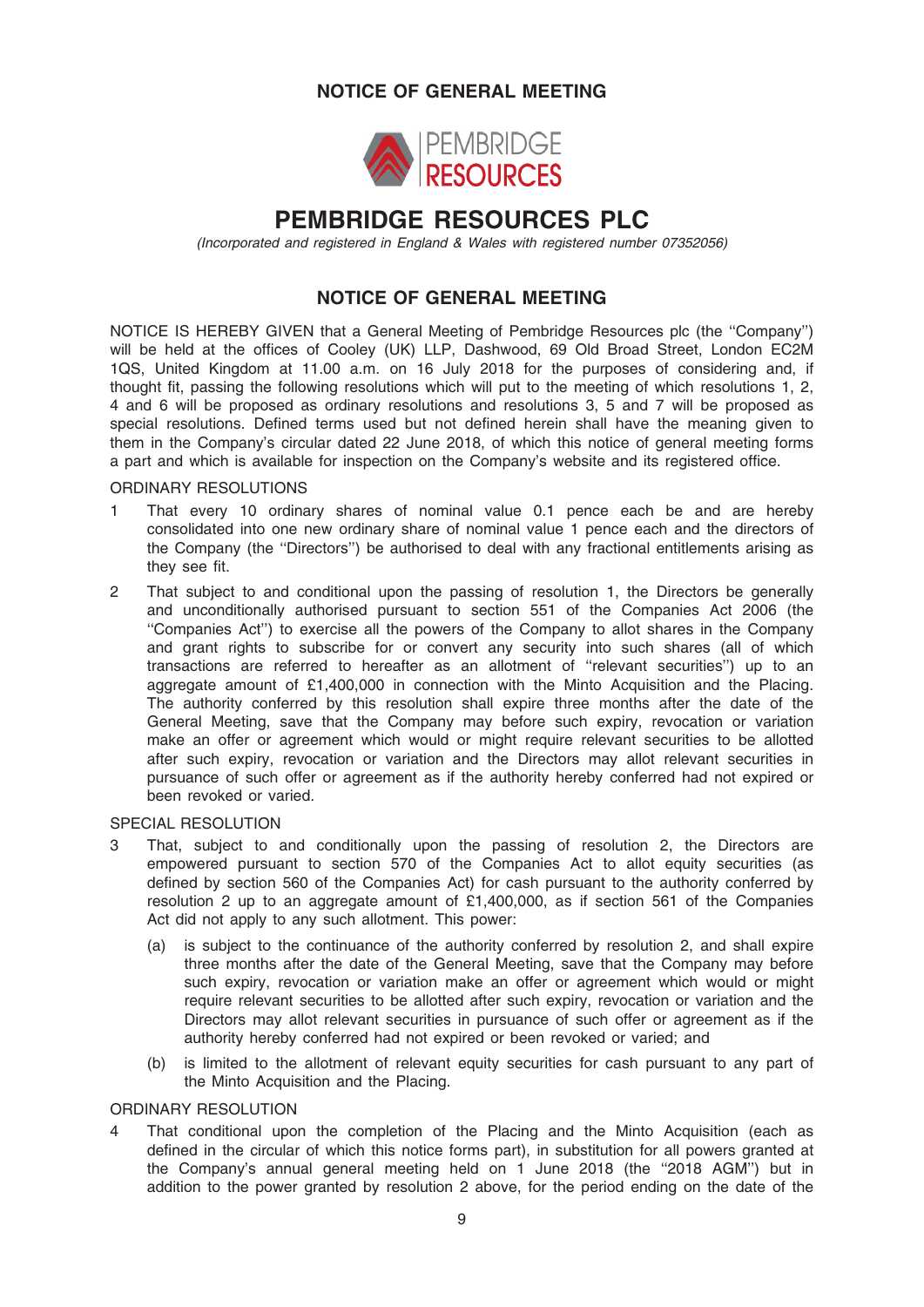Company's next annual general meeting or 15 months after the passing of this resolution, whichever is the earlier, the authority and power conferred on the Directors by article 8 of the Company's articles of association to allot relevant securities up to an aggregate nominal amount equal to the section 551 amount of £1,069,000 representing the anticipated aggregate nominal value of two thirds of the ordinary shares, provided that in relation to any allotment of relevant securities in excess of £534,500, representing the aggregate nominal value of one third of the ordinary shares, such authority shall only be used if the relevant securities are equity securities and they are allotted in connection with a rights issue or other pre-emptive issues of equity shares which satisfies the conditions and may be subject to all or any of the exclusions specified in resolution 3, provided that the Company may before such expiry, variation or revocation make an offer or agreement which would or might require such relevant or equity securities to be allotted after such expiry, variation or revocation and the directors may allot relevant or equity securities pursuant to such an offer or agreement as if the authority conferred hereby had not expired or been varied or revoked.

#### SPECIAL RESOLUTION

- 5 That conditional upon the completion of the Placing and the Minto Acquisition (each as defined in the circular of which this notice forms part) and subject to and conditionally upon the passing of resolution 4, in substitution for all powers granted at the 2018 AGM but in addition to the power granted by resolution 3, the Directors are empowered pursuant to section 570 of the Companies Act to allot equity securities for cash pursuant to the authority conferred by resolution 4 as if section 561 of the Companies Act did not apply to any such allotment. This power:
	- (a) subject to the continuance of the authority conferred by resolution 4, expires 15 months after the date of the passing of this resolution 5 or at the conclusion of the Company's next annual general meeting following the passing of this resolution 5, whichever occurs first, but may be previously revoked or varied from time to time by special resolution but so that the Company may before such expiry, revocation or variation make an offer or agreement which would or might require equity securities to be allotted after such expiry, revocation or variation and the Directors may allot equity securities in pursuance of such offer or agreement as if such power had not expired or been revoked or varied; and
	- (b) is limited to:
		- (i) the allotment of relevant equity securities pursuant to a rights issue, open offer, scrip dividend scheme or other pre-emptive offer or scheme, which is in each case in favour of holders of ordinary shares and any other persons who are entitled to participate in such issue, offer or scheme where the equity securities offered to each such holder and other person are proportionate (as nearly as may be) to the respective numbers of ordinary shares held or deemed to be held by them for the purposes of their inclusion in such issue, offer or scheme on the record date applicable thereto, but subject to such exclusions or other arrangements as the Directors may deem fit or expedient to deal with:
			- (a) fractional entitlements;
			- (b) legal or practical problems under the laws of any overseas territory;
			- (c) the requirements of any regulatory body or stock exchange in any territory;
			- (d) directions from any holders of ordinary shares or other persons to deal in some other manner with their respective entitlements; or
			- (e) any other matter whatever, which the Directors consider to require such exclusions or other arrangements with the ability for the Directors to allot relevant equity securities not taken up, to any person as they may think fit; and
		- (ii) the allotment of relevant equity securities for cash otherwise than pursuant to subparagraphs (i) and (ii) up to an aggregate maximum nominal amount of £324,000 which represents 20 per cent. of Company's enlarged issued share capital following Admission.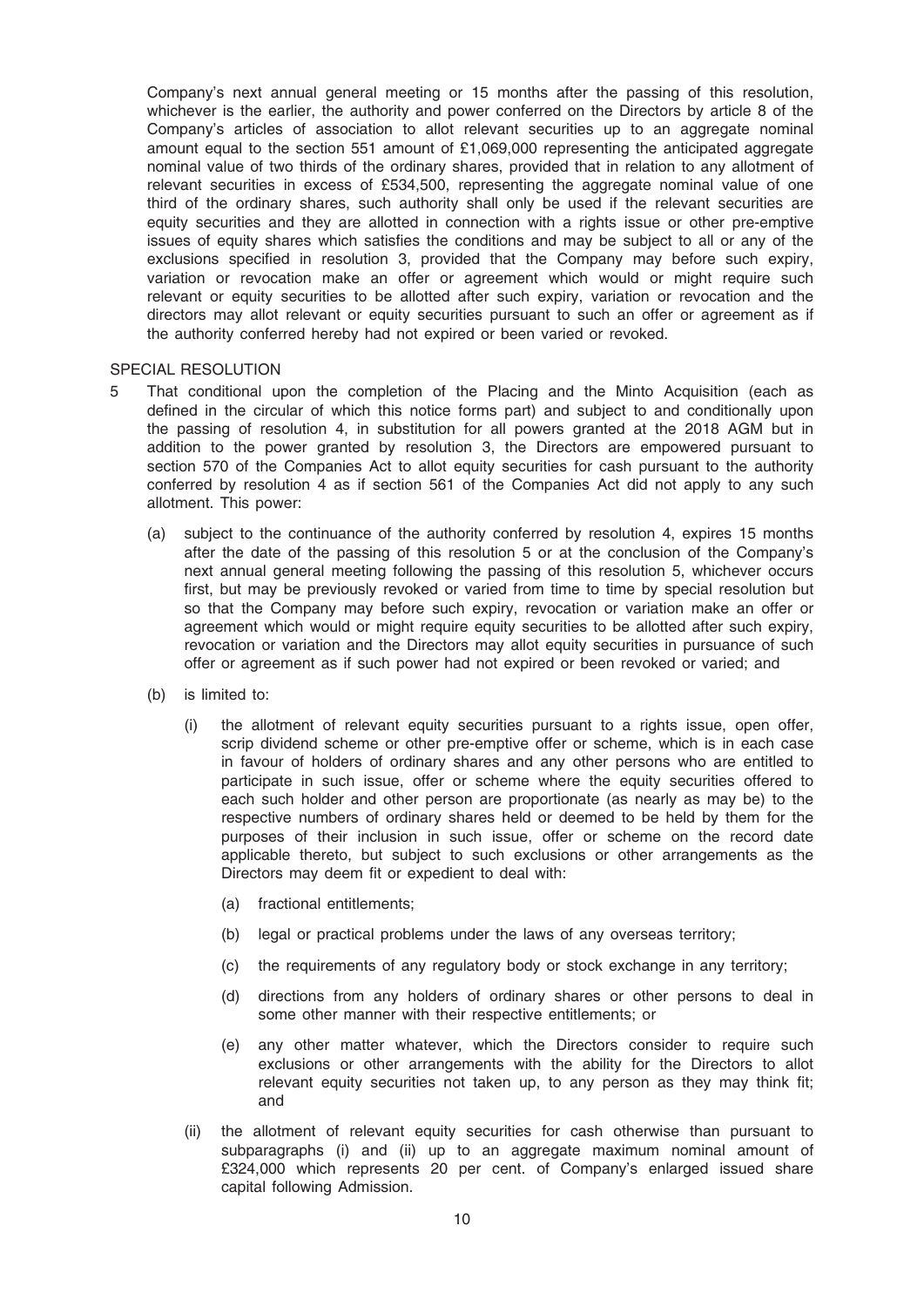### ORDINARY RESOLUTION

6 That the terms of the Buy-Back Agreement (as available for inspection on the Company's website and at its registered office) be and is hereby approved.

### SPECIAL RESOLUTION

7 That, conditional upon the completion of the Placing and the Minto Acquisition (each as defined in the circular of which this notice forms part), the share premium account and the capital redemption reserve be cancelled.

Registered office: Suite A, 2 Honduras Street London EC1Y 0TH United Kingdom

BY ORDER OF THE BOARD Company Secretary Pembridge Resources plc 22 June 2018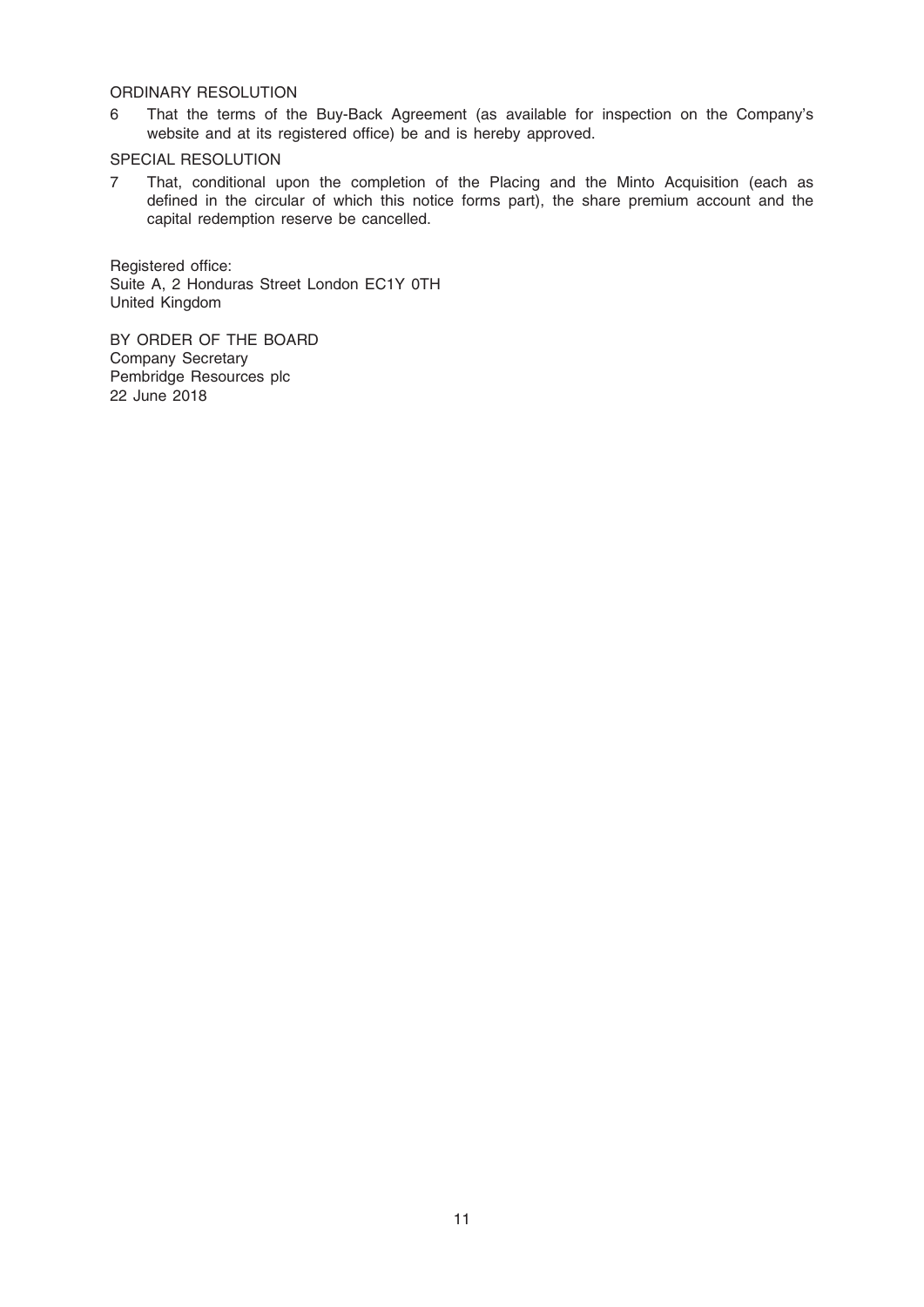Explanatory notes as to the proxy, voting and attendance procedures at the General Meeting

- The holders of ordinary shares in the capital of the Company are entitled to attend the General Meeting and are entitled to vote. A member entitled to attend and vote may appoint a proxy to exercise all or any of their rights to attend, speak and vote at a general meeting of the Company. Such a member may appoint more than one proxy, provided that each proxy is appointed to exercise the rights attached to different shares. A proxy need not be a member of the Company.
- 2. The Company are no longer sending paper forms of proxy in furtherance of our ''going paperless'' strategy. Shareholders can complete the online form of proxy by logging onto www.signalshares.com. Registering your vote electronically is entirely secure and ensures the privacy of your personal information. Shareholders can also request a hard copy paper from Link Asset Services Limited (see note 17) and return it to them at the address shown on the form. All proxy instructions must be completed and/or returned, together with any power of attorney or authority under which it is completed or a certified copy of such power or authority, so that it is logged or received by the Company's registrars, Link Asset Services Limited, by 11.00 a.m. on 12 July 2018 (or, in the event of an adjournment, not less than 48 hours before the stated time of the adjourned meeting (excluding any part of a day that is not a working day)). Returning a completed form of proxy will not preclude a member from attending the meeting and voting in person.
- 3. Any person to whom this notice is sent who is a person nominated under section 146 of the Companies Act to enjoy information rights (a ''Nominated Person'') may, under an agreement between him or her and the shareholder by whom he or she was nominated, have a right to be appointed (or to have someone else appointed) as a proxy for the General Meeting. If a Nominated Person has no such proxy appointment right or does not wish to exercise it, he or she may, under any such agreement, have a right to give instructions to the shareholder as to the exercise of voting rights. The statement of the rights of shareholders in relation to the appointment of proxies in paragraphs 1 and 2 above does not apply to Nominated Persons. The rights described in paragraphs 1 and 2 can only be exercised by shareholders of the Company.
- 4. To be entitled to attend and vote at the General Meeting (and for the purposes of the determination by the Company of the number of votes they may cast), members must be entered on the Company's register of members at close of business on 16 July 2018 (or, in the event of an adjournment, at close of business, on the date which is two days before the stated time of the adjourned meeting (excluding any part of a day that is not a working day)). Changes to entries on the register of members after this time shall be disregarded in determining the rights of any person to attend or vote at the meeting.
- 5. As at 21 June 2018, the Company's issued share capital consists of 223,849,257 ordinary shares of 0.1 pence each, carrying one vote each. The Company does not hold any shares in treasury. Therefore, the total voting rights in the Company as at 21 June 2018 are 223,849,257.
- 6. CREST members who wish to appoint a proxy or proxies through the CREST electronic proxy appointment service may do so by using the procedures described in the CREST Manual. CREST Personal Members or other CREST sponsored members, and those CREST members who have appointed a service provider(s), should refer to their CREST sponsor or voting service provider(s), who will be able to take the appropriate action on their behalf.
- 7. In order for a proxy appointment or instruction made using the CREST service to be valid, the appropriate CREST message (a ''CREST Proxy Instruction'') must be properly authenticated in accordance with Euroclear UK & Ireland Limited's specifications, and must contain the information required for such instruction, as described in the CREST Manual (available via www.euroclear.com). The message, regardless of whether it constitutes the appointment of a proxy or is an amendment to the instruction given to a previously appointed proxy, must in order to be valid be transmitted so as to be received by the issuer's agent (ID RA10) by 11.00 a.m. on 12 July 2018 (or, in the event of an adjournment, not less than 48 hours before the stated time of the adjourned meeting (excluding any part of a day that is not a working day)). For this purpose, the time of receipt will be taken to be the time (as determined by the time stamp applied to the message by the CREST Application Host) from which the issuer's agent is able to retrieve the message by enquiry to CREST in the manner prescribed by CREST. After this time any change of instructions to proxies appointed through CREST should be communicated to the appointee through other means.
- 8. CREST members and, where applicable, their CREST sponsors, or voting service providers should note that Euroclear UK & Ireland Limited does not make available special procedures in CREST for any particular message. Normal system timings and limitations will, therefore, apply in relation to the input of CREST Proxy Instructions. It is the responsibility of the CREST member concerned to take (or, if the CREST member is a CREST Personal Member, or sponsored member, or has appointed a voting service provider, to procure that his CREST sponsor or voting service provider(s) take(s)) such action as shall be necessary to ensure that a message is transmitted by means of the CREST system by any particular time. In this connection, CREST members and, where applicable, their CREST sponsors or voting service providers are referred, in particular, to those sections of the CREST Manual concerning practical limitations of the CREST system and timings.
- 9. The Company may treat as invalid a CREST Proxy Instruction in the circumstances set out in Regulation 35(5) (a) of the Uncertified Securities Regulations 2001.
- 10. Any corporation which is a member can appoint one or more corporate representatives who may exercise on its behalf all of its powers as a member provided that they do not do so in relation to the same shares.
- 11. Under section 527 of the Companies Act, members meeting the threshold requirements set out in that section have the right to require the Company to publish on a website a statement setting out any matter relating to: (i) the audit of the Company's accounts (including the auditor's report and the conduct of the audit) that are to be laid before the General Meeting; or (ii) any circumstance connected with an auditor of the Company ceasing to hold office since the previous meeting at which annual accounts and reports were laid in accordance with section 437 of the Companies Act. The Company may not require the shareholders requesting any such website publication to pay its expenses in complying with sections 527 or 528 of the Companies Act. Where the Company is required to place a statement on a website under section 527 of the Companies Act, it must forward the statement to the Company's auditor not later than the time when it makes the statement available on the website. The business which may be dealt with at the General Meeting includes any statement that the Company has been required under section 527 of the Companies Act to publish on a website.
- 12. In the case of joint holders, the vote of the senior holder who tenders a vote whether in person or by proxy shall be accepted to the exclusion of the votes of the other joint holders and, for this purpose, seniority shall be determined by the order in which the names stand in the register of members of the Company in respect of the relevant joint holders.
- 13. Any member holding ordinary shares attending the General Meeting has the right to ask questions. The Company must answer any such questions relating to the business being dealt with at the meeting but no such answer need be given if (a) to do so would interfere unduly with the preparation for the General Meeting or involve the disclosure of confidential information; (b) the answer has already been given on a website in the form of an answer to a question; or (c) it is undesirable in the interests of the Company or the good order of the meeting that the question be answered.
- 14. A copy of this notice, and other information required by section 311A of the Companies Act, can be found at www.pembridgeresources.com/investors/circulars1.
- 15. Shareholders may not use an electronic address provided in either this notice of General Meeting or any related documents to communicate with the Company for any purposes other than those expressly stated.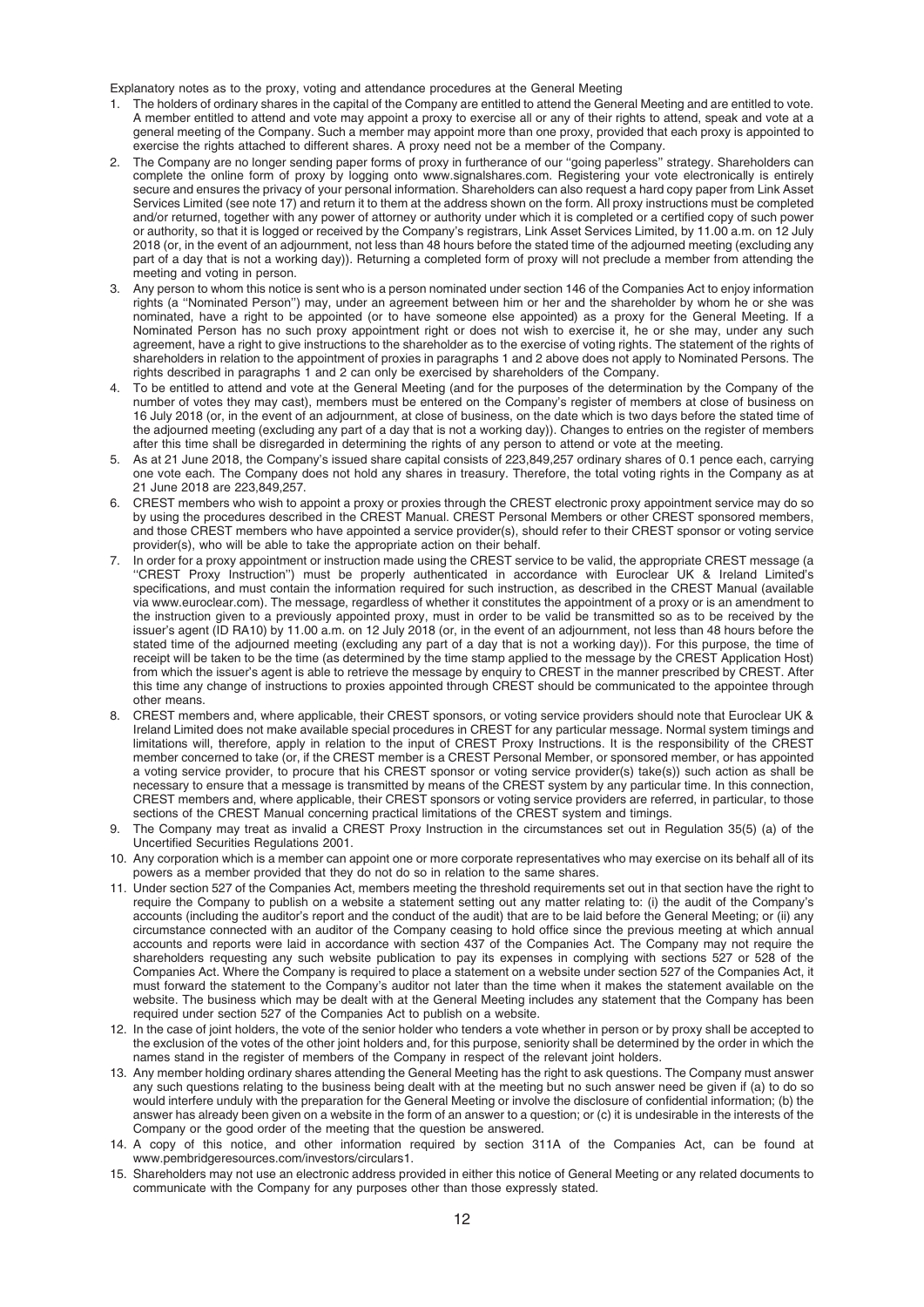- 16. The following documents will be available for inspection at the Company's registered office during normal business hours (Saturdays, Sundays and public holidays excepted) from the date of this notice until the date of the General Meeting and at the place of the General Meeting for 15 minutes prior to and during the meeting:
	- (a) copies of all service agreements under which Directors of the Company are employed by the Company or any subsidiary; and
	- (b) a copy of the terms of appointment of the non-executive Directors of the Company.
- 17. The Directors have determined that all of the resolutions to be put to a vote at the General Meeting will be decided on a poll. 18. If a Shareholder requires a paper proxy form or have any questions concerning how to register and vote electronically please contact Link Asset Services Limited on 0871 664 0300, from overseas call +44(0)371 664 0300, calls cost 12p per minute plus your phone company's access charge. Calls outside the United Kingdom will be charged at the applicable international rate.